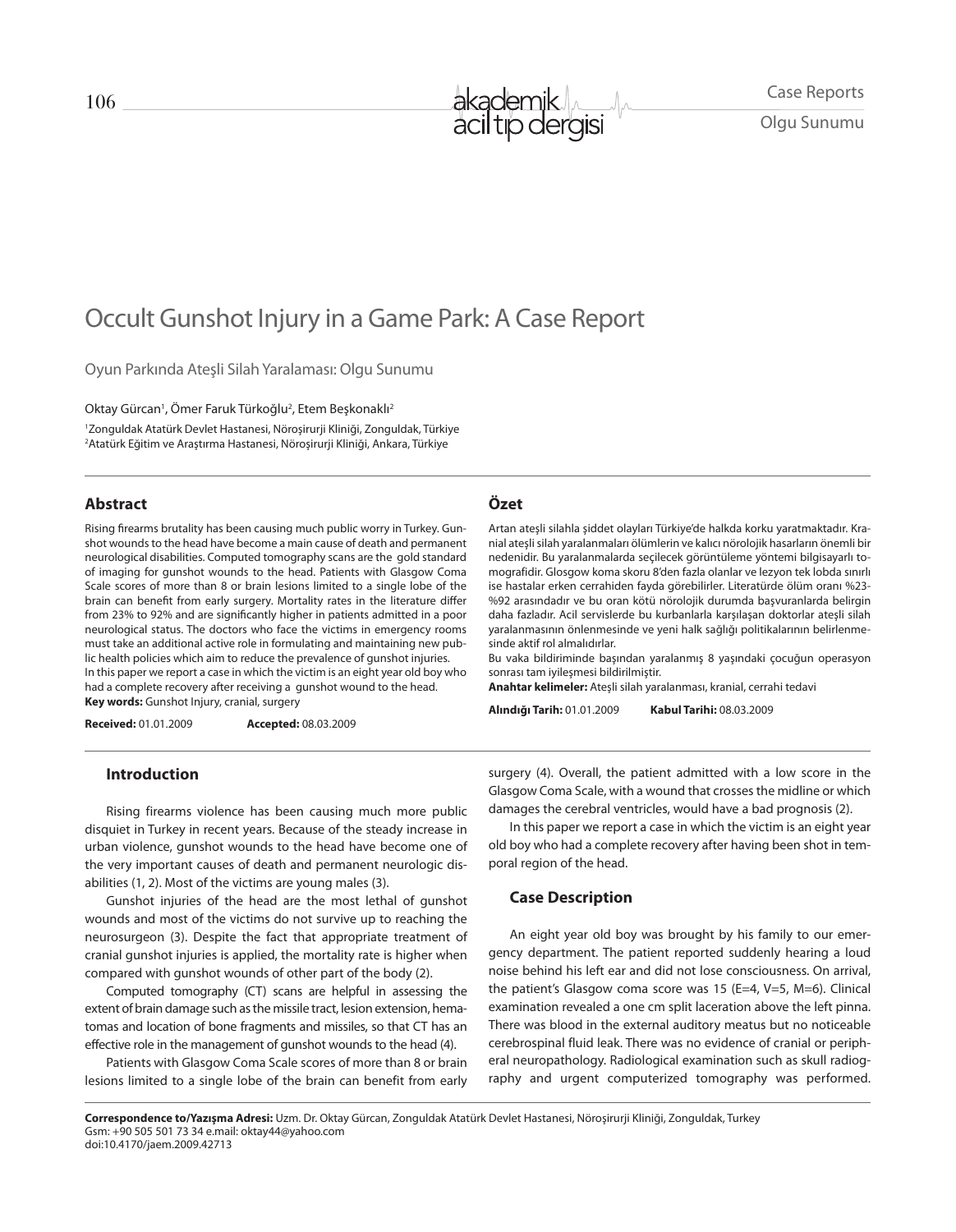Computerized tomography revealed a fracture of the left temporal bone and a metal fragment. There was no evidence of hemorrhage. (Figure 1).

Following consultation with Maxillofacial and Ear Neck Throat surgeons the patient was taken to theatre. Antibiotic and anti-tetanus prophylaxis was started. Patient was discharged with full recovery and his Glasgow Coma Scale score was 15 (E=4, V=5, M=6). (Figure 2) On the follow ups he has had no neuropathology.



**Figure 1.** Computed Tomography scans revealed left temporal bullet



**Figure 2.** Post operation Computed Tomography scan

## **Discussion**

Since the brain is an organ with vital functions, a gunshot injury of the head has high morbidity and mortality. Mortality rates in the literature range from 23% to 92% and are significantly higher in patients admitted in a poor neurologic status (4).

Most of the gunshot wounds to the head studies have been focused on demographics, outcome, histological, forensic and anatomical findings, or complications like infections, seizures, vascular injuries and psychological effects (5).

There are basically two different mechanisms by which a projectile harms brain tissue. The projectile causes direct destruction that causes a permanent projectile path, secondly the radial acceleration causes lateral displacement with expansion, compression and shearing in the affected tissue layers distant from projectile path resulting in a temporary wound cavity (6).

Low Glasgow Coma Score at admission, unilateral dilated pupils or medium fixed pupils, trans-ventricular or bi-hemispheric central trajectory and bi-lobar or multi-lobar wounds noted through CT scans can afford useful information for planning the surgical procedure and prognostic factors of high morbidity and mortality in patients with gunshot wounds to the head (2, 4).

There is substantial inconsistency among neurosurgeons in the management of gunshot wounds to the head (3). Most authors recommend aggressive and early debridement of necrotic tissue with removal of foreign bodies for decreasing infection risk and mortality rates (2). On the other hand, some authors recommend less aggressive methods and surgical treatment for only intracranial, subdural and epidural hematoma drainage when these lesions are associated with mass effect and midline shift (2). Also, recent papers have even reported no surgical intervention gain, the same or better outcome (7). The bullets within the parenchyma should be removed if reasonably accessible and if it can be removed without causing additional neurological damage (8). In this case, the bullet was easily accessible, it has not crossed the midline and only a lobe was harmed. For this reason we decided on early surgery.

Common complications of gunshot wounds to the head are infections frequently associated with cerebrospinal fluid fistula, seizures, and vascular injuries such as traumatic aneurysm (8). In this case, we hope that our decision of early surgery for the child could prevent any future complications.

Prevention is the best solution to gunshot wounds to the head. We must seriously work on educational community based programs such as "Safe kids/ Healthy neighborhood coalition, in Central Harlem, New York City"; "Community based Handgun Safe Storage Campaign, King County, Washington" (9, 10).

The doctors who face the victims in emergency rooms must take an additional active role in formulating and maintaining new public health policies which aim to diminish the prevalence of gunshot injuries.

#### **Conflict of Interest**

No conflict of interest is declared by the authors.

#### **References**

1. Geary U M, Ritchie D A, Luke L C. Occult gunshot injury of the temporal bone. J Accid Emerg Med 1997; 14; 185-6.